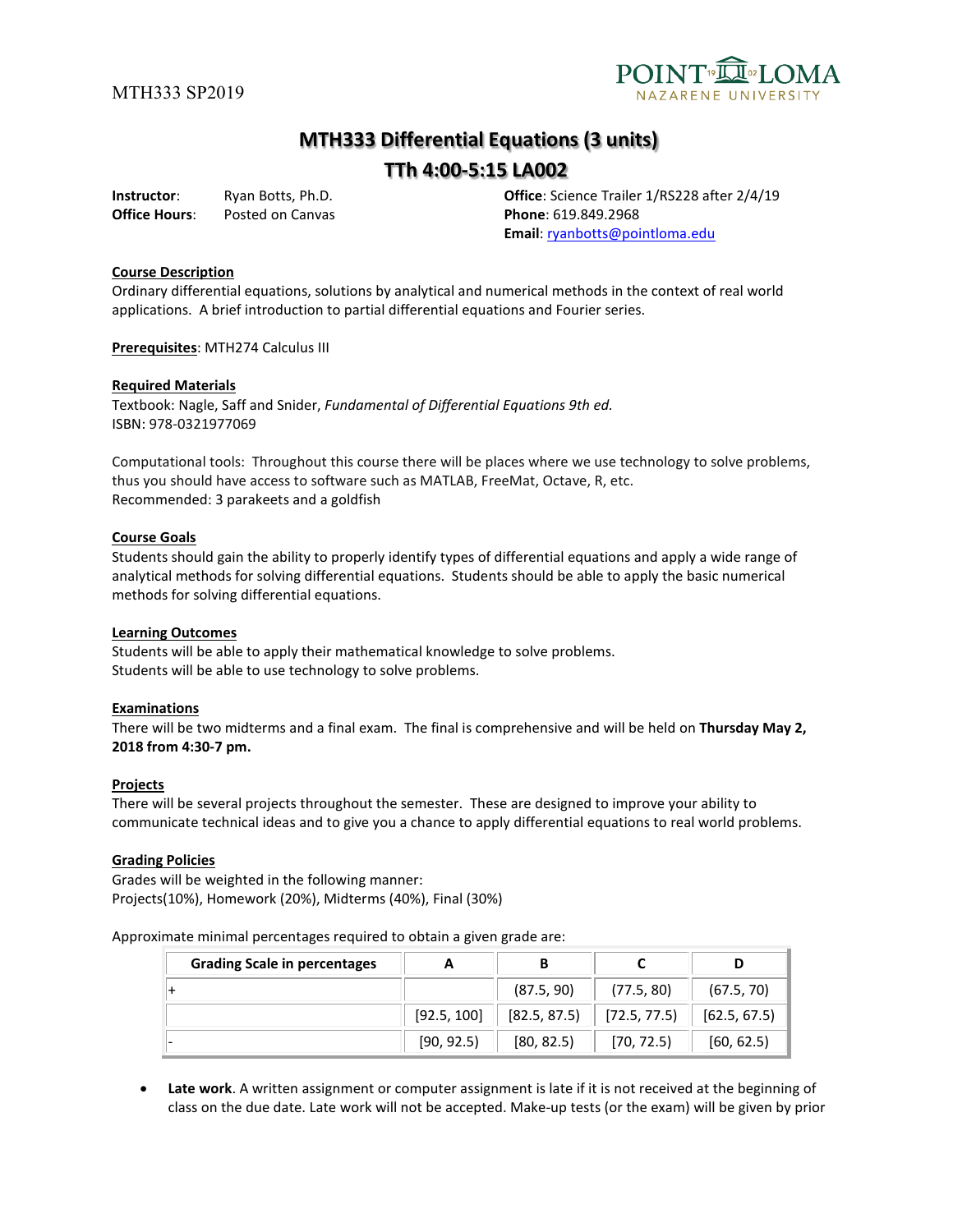## MTH333 SP2019



arrangements with the instructor or for a documented emergency. All late work (exams, homework or projects) will receive no credit.

- **Format for Projects**. Assignments collected must be prepared in a style suitable for grading. The projects will be graded on clarity and writing quality.
	- o the organization must be easy to follow
	- o the work must be typed
	- o complete solutions must be written for problems (not just answers); solutions must be clearly marked
	- o use complete sentences to answer questions

#### **University Mission**

Point Loma Nazarene University exists to provide higher education in a vital Christian community where minds are engaged and challenged, character is modeled and formed, and service is an expression of faith. Being of Wesleyan heritage, we strive to be a learning community where grace is foundational, truth is pursued, and holiness is a way of life.

#### **Department Mission**

The Mathematical, Information, and Computer Sciences department at Point Loma Nazarene University is committed to maintaining a curriculum that provides its students with the tools to be productive, the passion to continue learning, and Christian perspectives to provide a basis for making sound value judgments.

#### **Attendance**

Attendance is expected at each class session. In the event of an absence you are responsible for the material covered in class and the assignments given that day.

Regular and punctual attendance at all classes is considered essential to optimum academic achievement. If the student is absent from more than 10 percent of class meetings, the faculty member can file a written report which may result in de-enrollment. If the absences exceed 20 percent, the student may be de-enrolled without notice until the university drop date or, after that date, receive the appropriate grade for their work and participation. See **Academic Policies** in the Undergraduate Academic Catalog.

#### **Class Enrollment**

It is the student's responsibility to maintain his/her class schedule. Should the need arise to drop this course (personal emergencies, poor performance, etc.), the student has the responsibility to follow through (provided the drop date meets the stated calendar deadline established by the university), not the instructor. Simply ceasing to attend this course or failing to follow through to arrange for a change of registration (drop/add) may easily result in a grade of F on the official transcript.

#### **Academic Accommodations**

While all students are expected to meet the minimum standards for completion of this course as established by the instructor, students with disabilities may require academic adjustments, modifications or auxiliary aids/services. At Point Loma Nazarene University (PLNU), these students are requested to register with the Disability Resource Center (DRC), located in the Bond Academic Center. [\(DRC@pointloma.edu](mailto:DRC@pointloma.edu) or 619-849-2486). The DRC's policies and procedures for assisting such students in the development of an appropriate academic adjustment plan (AP) allows PLNU to comply with Section 504 of the Rehabilitation Act and the Americans with Disabilities Act. Section 504 (a) prohibits discrimination against students with special needs and guarantees all qualified students equal access to and benefits of PLNU programs and activities. After the student files the required documentation, the DRC, in conjunction with the student, will develop an AP to meet that student's specific learning needs. The DRC will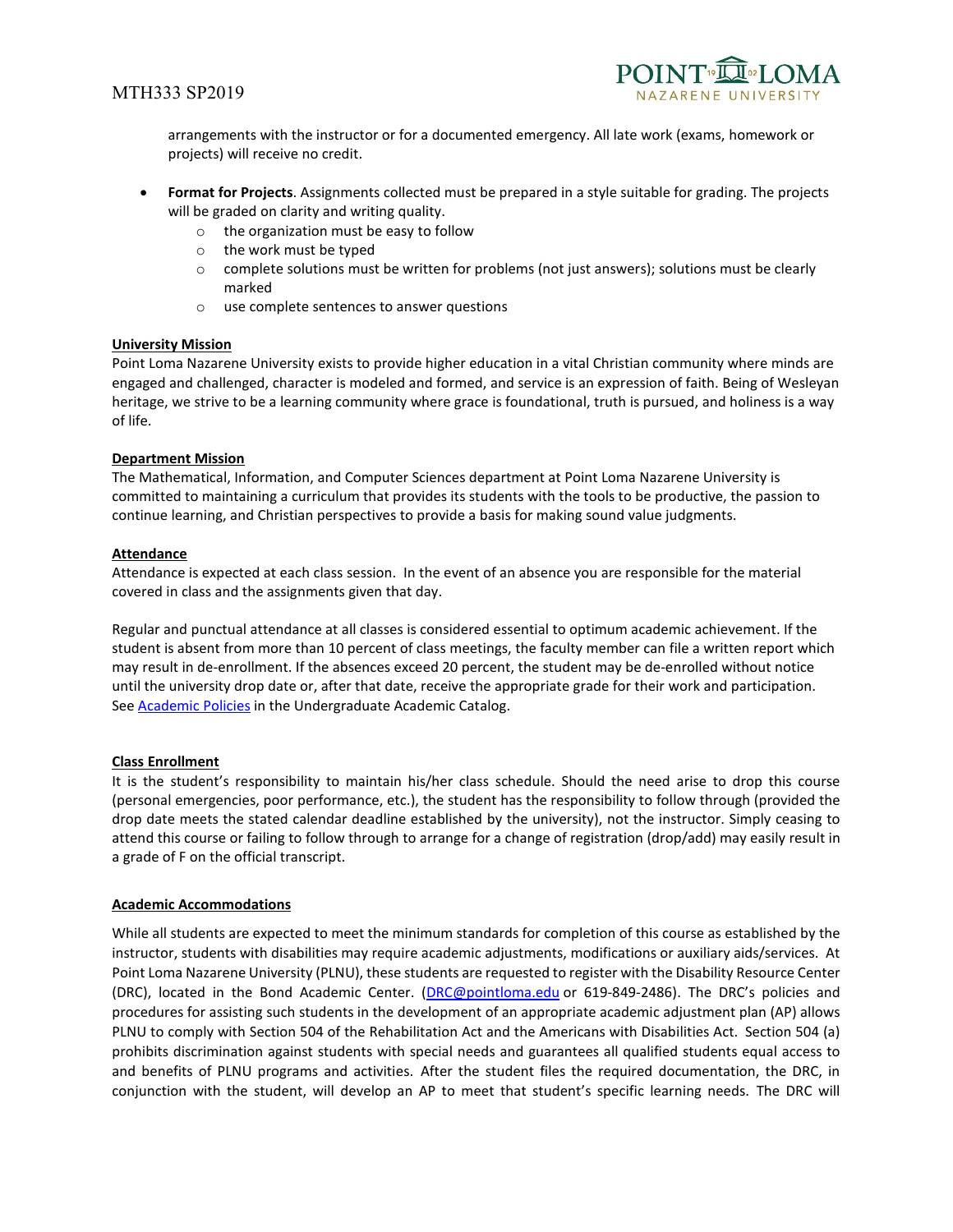## MTH333 SP2019



thereafter email the student's AP to all faculty who teach courses in which the student is enrolled each semester. The AP must be implemented in all such courses.

If students do not wish to avail themselves of some or all of the elements of their AP in a particular course, it is the responsibility of those students to notify their professor in that course. PLNU highly recommends that DRC students speak with their professors during the first two weeks of each semester about the applicability of their AP in that particular course and/or if they do not desire to take advantage of some or all of the elements of their AP in that course.

#### **Academic Honesty**

Students should demonstrate academic honesty by doing original work and by giving appropriate credit to the ideas of others. Academic dishonesty is the act of presenting information, ideas, and/or concepts as one's own when in reality they are the results of another person's creativity and effort. A faculty member who believes a situation involving academic dishonesty has been detected may assign a failing grade for that assignment or examination, or, depending on the seriousness of the offense, for the course. Faculty should follow and students may appeal using the procedure in the university Catalog. See [Academic Policies](http://catalog.pointloma.edu/content.php?catoid=18&navoid=1278) for definitions of kinds of academic dishonesty and for further policy information.

#### **Final Exam Thursday May 2, 2018 from 4:30-7 pm**

The final exam date and time is set by the university at the beginning of the semester and may not be changed by the instructor. This schedule can be found on the university website and in the course calendar. No requests for early examinations will be approved. Only in the case that a student is required to take three exams during the same day of finals week, is an instructor authorized to consider changing the exam date and time for that particular student.

#### **Copyright Protected Materials**

Point Loma Nazarene University, as a non-profit educational institution, is entitled by law to use materials protected by the US Copyright Act for classroom education. Any use of those materials outside the class may violate the law.

#### **Credit Hour**

In the interest of providing sufficient time to accomplish the stated course learning outcomes, this class meets the PLNU credit hour policy for a 3 unit class delivered over 15 weeks. Specific details about how the class meets the credit hour requirements can be provided upon request.